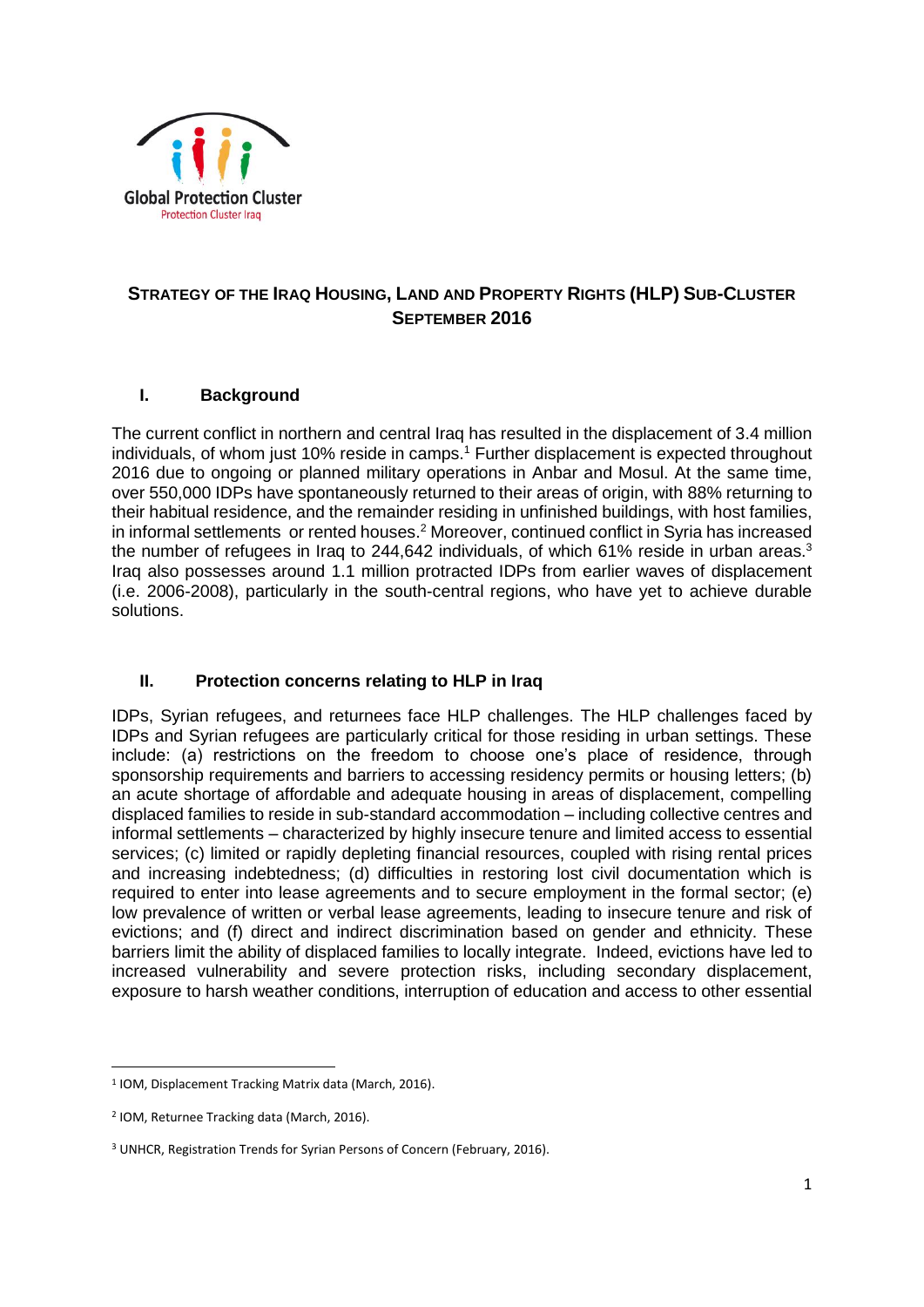services, loss of livelihoods, exploitation of vulnerable individuals (particularly women and children), and resort to negative coping strategies.

In areas of origin in Iraq, returnees face significant challenges such as ERW contamination, unlawful sales of their HLP assets by armed opposition groups and secondary occupation, damage or destruction of HLP, missing HLP documentation, prior histories of dispossession, and weak or non-existent mechanisms for property restitution and compensation. These challenges will make it particularly difficult for IDPs who wish to return, or those who have already done so, to reclaim their HLP. The authorities' ability to resolve these HLP issues will be compromised by the fact that land cadastres have been destroyed in some regions. Also, returns will take place to disputed areas where there is ambiguity about which body has the legal authority to take binding decisions on HLP issues. Similar HLP-related barriers to return exist for Syrian refugees.

Furthermore, the returns process is likely to be affected by political decisions and community preferences to build more homogenous ethno-religious communities. Political authorities may wish to favor one ethno-religious group in a territory over another in order solidify their political control over the territory. Having experienced terrible violence, some communities express a wish to live in geographic isolation from other groups in order to protect themselves. These trends are likely to lead to discriminatory patterns in returnees' access to their property, since groups that are an unwanted minority may not be allowed to return at all, or upon return may find that their property has been destroyed or occupied.

### **III. Legal framework**

The HLP Sub-Cluster recognizes that the Government of Iraq (GoI) and the Kurdistan Regional Government (KRG) have the primary responsibility to respect, protect and promote the HLP rights of all individuals within their jurisdiction in accordance with international and national legal obligations. These include the right to adequate housing,<sup>4</sup> the freedom to choose one's place of residence,<sup>5</sup> and protection of women from discrimination with respect to matters relating to HLP.<sup>6</sup> In advancing the HLP rights of displaced persons in Iraq, the Sub-Cluster will be guided by the Guiding Principles on Internal Displacement  $(1998),^7$  the Refugee Convention (1951),<sup>8</sup> the Pinheiro Principles on Housing & Property Restitution for Refugees & Displaced Persons (2005),<sup>9</sup> the protection of HLP rights under the Iraqi Constitution (2005),<sup>10</sup> Iraqi Civil Code (1951), the Law of Estate Lease No. 87 (1979), the KR-I Law No. 9 (2008), the Personal Status Law No. 188 (1959) and other relevant domestic legislation. Moreover, the Sub-Cluster will advocate for the operationalization of the GoI's National Housing Policy (2010-2016), National Development Plan (2013-2017), and the Ministry of Migration &

<sup>10</sup> Art. 23.

1

<sup>4</sup> Art. 11(1) of the ICESCR, ratified by Iraq on 25 January 1971.

<sup>5</sup> Art. 12 of the ICCPR, ratified by Iraq on 25 January 1971.

 $6$  Art. 2(f) & 16(h) of the CEDAW, acceded to by Iraq on 13 August 1986, with reservations.

<sup>7</sup> Principle 9 (prevention of displacement), 18 (adequate housing), 21 (protection during displacement) and 29 (return or resettlement) directly address HLP rights.

<sup>8</sup> Art. 13 (property rights) & Art. 21 (housing rights). However, Iraq is not a party to the Refugee Convention.

<sup>&</sup>lt;sup>9</sup> Principle 2 (restitution or compensation).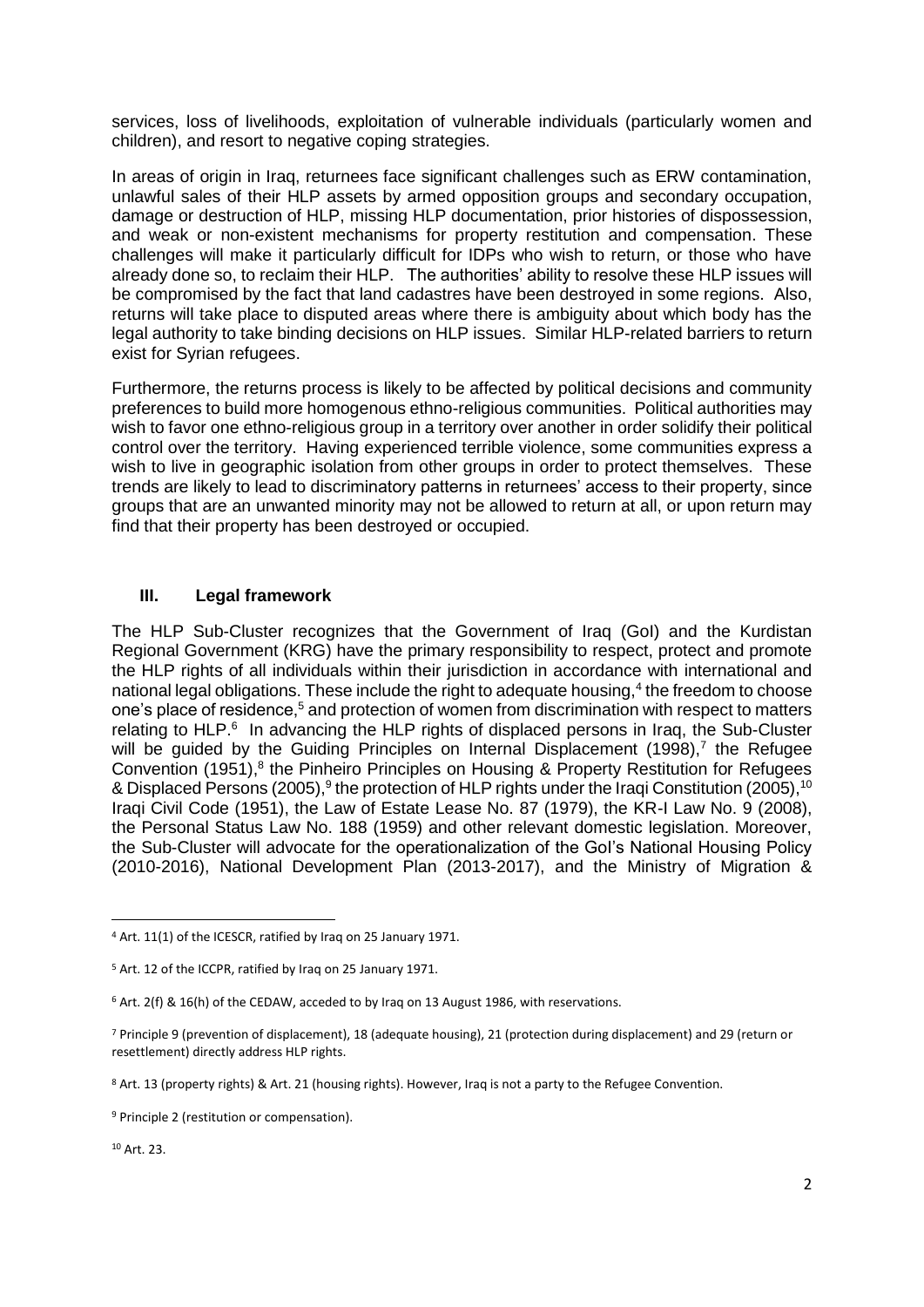Displacement's National Policy on Displacement (2008) and Iraq National Strategy: Longer-Term Shelter Solutions for People Affected by Displacement (2012).

### **IV. Priority Activities**

Mapping: To better understand the breadth and depth of key actors relevant to HLP issues, the HLP Sub-Cluster will map key actors and areas of work within the humanitarian sector (Protection & Shelter), early recovery, development and government partners, including the Ministry of Migration and Displacement, the Ministry of Justice, the Ministry of Housing and Construction, and the Ministry of Planning at the federal and regional level and Land Registries at the Governorate level.

HLP Focal Points: In order to support HLP initiatives across Iraq, the HLP Sub-Cluster will work to establish HLP Focal Points at the Governorate-level. The HLP Sub-Cluster will also serve as the Protection Mainstreaming Focal Point for the Shelter Cluster during Humanitarian Response Plan (HRP) and pooled funding mechanisms.

Advocacy: HLP advocacy will remain a key component of the HLP Sub-Cluster. Continuous efforts will be undertaken to update HLP-related advocacy messages for the Humanitarian Coordinator (HC)/Humanitarian Coordination Team (HCT), in coordination with the National Protection Cluster (NPC).

Resource Mobilization: The HLP Sub-Cluster will make concerted efforts to obtain funding for HLP interventions, including through advocacy with donors and directly through the Protection Cluster, participating in the NPC's Peer Review Panel for pooled funding mechanisms related to the HRP, and contribution of HLP analysis, outputs and indicators to the 2017 HRP for the Protection and Shelter Clusters.

Analysis/Technical Support: The HLP Sub-Cluster will provide analysis to national, regional or governorate-level Protection and/or Shelter Cluster strategy documents, work plans, contingency plans, and advocacy plans, as well as Inter-Cluster Coordination Group policy/operational products, particularly those related to return movements. The HLP Sub-Cluster will also provide technical support to Protection and Shelter partners on property restitution and compensation issues in areas of return.

Coordination: The HLP Sub-Cluster will work to mobilise and coordinate humanitarian response by Protection actors to threats of eviction or forced evictions. The HLP Sub-Cluster will also take part in relevant coordination forums, including the Protection Cluster, the Protection Cluster Strategic Advisory Group, and the Inter-Cluster Coordination Group.

Development of Key Partnerships: The HLP Sub-Cluster will reinforce strategic partnerships and seek to engage with national/regional/local authorities on property restitution and compensation issues in areas of return.

Data Collection and Information Management: The HLP Sub-Cluster will reinforce its information management capacity to enhance informed advocacy efforts and ensure improved prevention and response to HLP concerns and risks through various data sources, including the recruitment and employment of focal points at the governorate level. In addition, the HLP Sub-Cluster will actively collect for dissemination HLP-relevant reports, studies, and training materials, etc. and invite members and non-members to present these materials to HLP Sub-Cluster members. Finally, the HLP Sub-Cluster will work the National Protection Cluster Information Management to develop infographics for its members.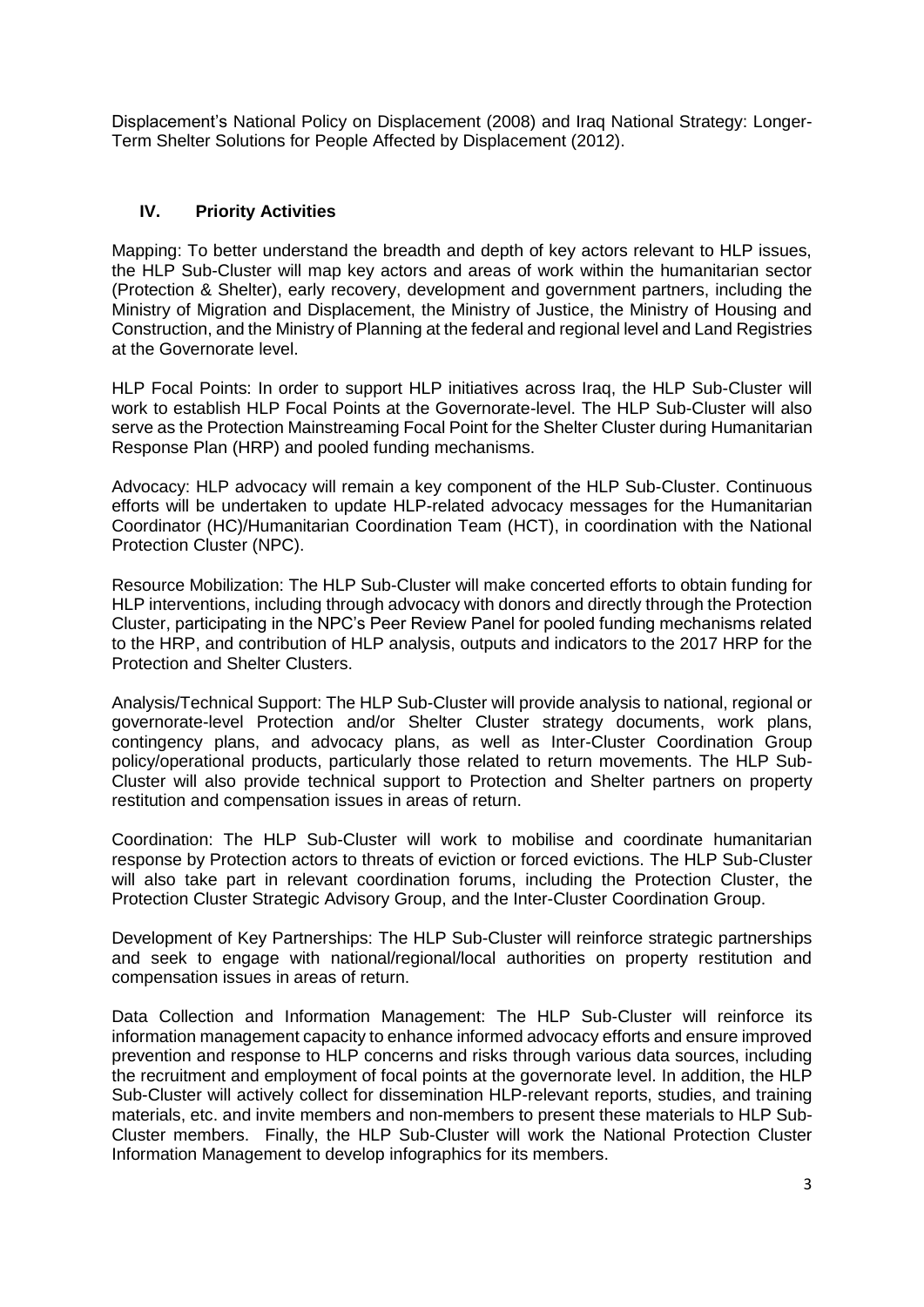Referral: Through utilization of information gathered through its various data sources, the HLP Sub-Cluster will actively engage in appropriate existing referral mechanisms. Where gaps in referral mechanisms exist, the HLP Sub-Cluster will work with partners and other key actors to ensure that appropriate referral systems are in place.

### **V. Capacities of the HLP Sub-Cluster members**

The capacities of the main actors in HLP issues include the following:

- *Advocacy capacity*. HLP Sub-Cluster members can conduct advocacy with the central government and KRG authorities on issues of civil documentation, land and housing policy, displacement policy, as well as other HLP-related policies.
- *Analytical capacity*. HLP Sub-Cluster members can analyze legislation, map government capacities, and develop guidance and tools for humanitarian actors.
- *Training capacity*. HLP Sub-Cluster members can train humanitarian Protection & Shelter actors on how to promote security of tenure in their programming.
- *Provision of information, counseling and legal assistance on HLP.* HLP Sub-Cluster members have limited capacity to provide information, counseling and legal assistance on HLP directly to beneficiaries. Given the size of the area affected by conflict, the diversity of HLP laws, policies and practices nation-wide, and the small number of actors focused on HLP issues, the HLP Sub-Cluster members can deliver information, counseling and legal assistance services relating to HLP directly to only a small fraction of the population in need of these services. Priority will be given to those facing the most severe risks, such as wide-scale evictions or discrimination upon return. For other groups, the HLP Sub-Cluster will work with other actors to disseminate HLPrelated services.
- *Data Collection*. HLP Sub-Cluster members can access various data sources to collect information regarding HLP issues. Further, and if necessary, members can conduct assessments to capture quality information.
- *Referral*. HLP Sub-Cluster members can engage in existing referral mechanisms and work with partners and other actors to address any gaps in referral systems for HLP issues.

### **VI. Gaps and constraints**

There are many barriers to establishing security of tenure for displaced populations. Host communities perceive that they are over-burdened and would like to keep pressure on IDPs to return home as soon as possible; therefore, they resist longer-term lease arrangements. Overall, the state's policy is directed at returns, rather than allowing IDPs to choose to settle in their place of displacement. In the rental market, landlords strongly prefer informal arrangements over legally-binding contracts because they avoid the taxation associated with registering the lease and retain maximum flexibility over the use of the property in a highly insecure environment. Use of the courts to enforce rental agreements is rare. Recent trends show rental prices rising steeply, especially in Baghdad and KR-I, putting tenants in a disadvantaged position to claim their rights. Many IDPs are squatting in unfinished buildings or have rented structures (finished or partially finished) in informal settlements that were constructed without permission. As well, IDPs living out of camps have experienced increased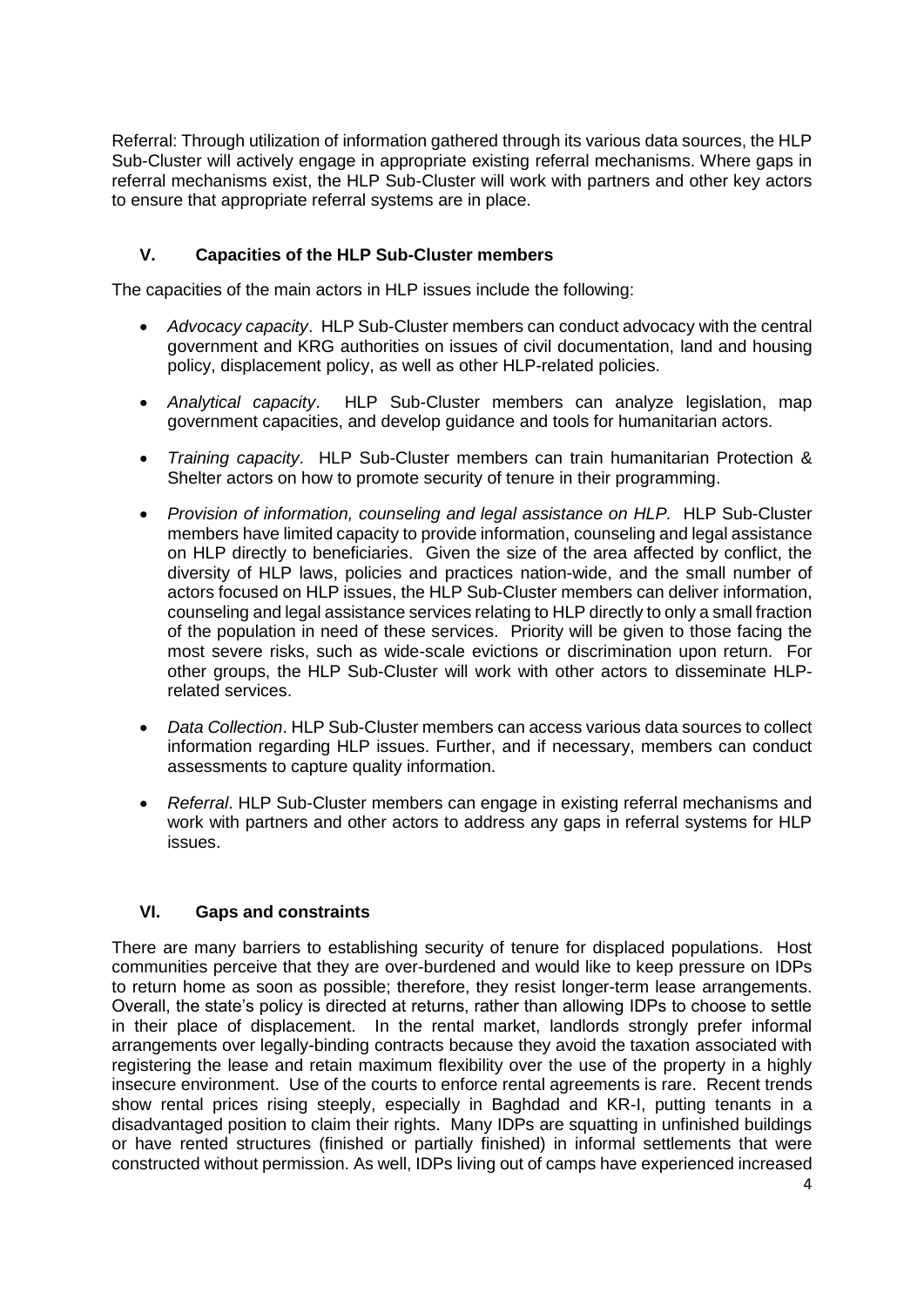debt levels and decreased reliance on savings, suggesting the gradual depletion of resources. In short, their tenure is extremely precarious. Given these constraints and the available capacities, the strategy outlined in this document is modest in its scope.

For returnees, the HLP situation in Iraq is particularly complex given the long history of conflict and displacement. Some families have been displaced multiple times over generations. Property disputes dating to previous displacements remain unresolved, and the population generally has low confidence in the state's ability to resolve property disputes. There is ambiguity about which state authorities will be responsible for resolving property matters in disputed areas. Land registries have been destroyed. There is massive property destruction in areas that were under control of IS. The state does not yet have a coherent policy or operational framework on property restitution or compensation for destroyed property. Political and community pressures may result in discriminatory practices in returnees' access to property.

Finally, significant gaps still remain in the prioritization and funding of HLP interventions as a means for achieving truly durable solution for IDPs.<sup>11</sup> Until HLP is prioritized, as evidenced by the existence of sufficient resources, HLP actors will continue to face challenges in responding to HLP needs.

### **VII. Strategic objectives**

### *For displaced populations*

 $\overline{a}$ 

A. Displaced populations are able to restore their lost personal and civil documentation.

The lack of personal and civil documentation is a major barrier to the exercise of HLP rights in the Iraqi context where these documents are a requirement for entering into lease agreements, obtaining legal employment in the formal sector, accessing justice and receiving public benefits. Members of the HLP Sub-Cluster will work with the government authorities to map procedures for restoring documentation, and assist IDPs to secure civil documents.

B. National and international organizations providing legal aid to displaced populations provide accurate legal information and high-quality services regarding HLP issues.

Many international and national NGOs provide legal services to IDPs across the country. Many are members of the Protection Cluster, or partners of UN agencies or international organizations. They dispense legal information and counseling about many different issues, including civil documentation and HLP issues. They have varying levels of expertise in these matters. The HLP Sub-Cluster will support this network to improve the quality of legal services related to HLP through a variety of capacity-building activities: conducting legal research (on tenancy norms as distinctly applied to IDPs versus refugees), providing guidance notes on specific topics (e.g., eviction response), developing resources (e.g., model rehabilitation and security of tenure agreements), preparing mass information materials (e.g., HLP-related fact sheets), and providing training and coaching (e.g., on HLP, dispute resolution, and displaced women's HLP rights).

<sup>&</sup>lt;sup>11</sup> One of the eight criteria for determining to what extent an IDP has achieved a durable solution is access to effective mechanisms for timely restitution of their housing, land and property. IASC Framework on Durable Solutions for Internally Displaced Persons (2010).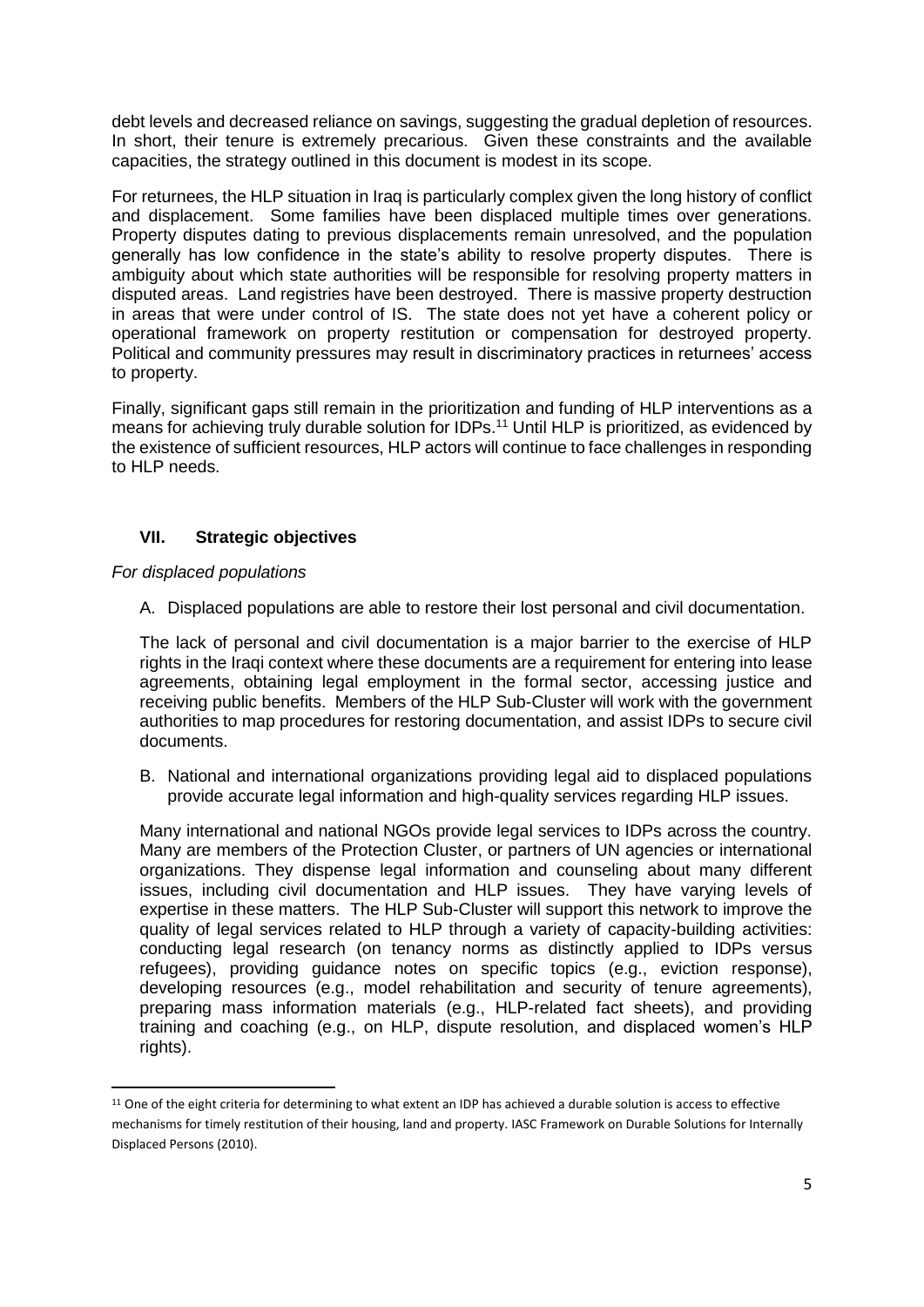C. Households receiving shelter-related assistance from humanitarian actors enjoy security of tenure.

Humanitarian actors are providing different types of shelter-related assistance to IDPs who live outside of camps. They provide modest repair or winterization assistance to families living in unfinished or semi-finished buildings. They provide cash grants to pay their rent. If the families do not have security of tenure after this assistance is provided, then the assistance does not achieve its intended goal of providing stable shelter to families. The HLP Sub-Cluster will work with shelter actors to include measures to ensure security of tenure, such as lease agreements and rent-control mechanisms, into their programming.

D. Wide-scale forcible evictions are prevented through advocacy and provision of legal information and counseling.

Though the HLP Sub-Cluster members cannot provide direct legal services throughout the country, they have capacity to work in selected areas of the country where there are risks of wide-scale eviction, especially Dohuk, Erbil, Kirkuk and Baghdad. In these regions, HLP Sub-Cluster members will provide direct legal services, which will serve two purposes: the prevention of wide-scale forcible evictions and the development of good practices, based on direct experience, that can be shared with other legal aid organizations. The HLP Sub-Cluster will also engage in advocacy through its members, the national, regional or Governorate-level Protection Cluster mechanisms and the HCT to prevent wide-scale forcible evictions.

E. The state authorities' policies on housing are planned and implemented in a manner that promotes IDPs' access to adequate and affordable housing with security of tenure, regardless of the durable solution that they choose for themselves.

The HLP Sub-Cluster will work closely with government authorities at varying levels (central government, KR-I, governorate, municipal) as they plan and implement housing policies with the goal of expanding IDPs' access to adequate and affordable housing with security of tenure. A goal will be to work with the authorities to establish successful examples of the small-scale integration of IDPs into local housing schemes, since this will build the confidence of authorities and host communities that local integration of IDPs can be accomplished. Without this confidence, authorities and host communities are likely to exert a great deal of pressure on IDPs to return, even if the situation at home is not safe for them to return or they have other reasons to remain in the place to which they were displaced. In order to prevent forcible returns, the HLP Sub-Cluster will strive to present local integration as an economically and socially viable alternative.

#### *For returnee populations*

F. Returnees are supported in restoring their rights to housing, land and property on a non-discriminatory basis.

The HLP Sub-Cluster will support the authorities in re-establishing land cadastres where these have been damaged or destroyed and transferring records from Baghdad where necessary. It will also assist authorities in establishing fair and expeditious procedures for property restitution or compensation in cases where land cadastres cannot be restored, or the extent of disputed property claims overwhelms the existing systems. Where possible the HLP Sub-Cluster will support IDPs to secure their HLP rights while still in areas of displacement. This will encourage the prospect of return and reduce the risk of protracted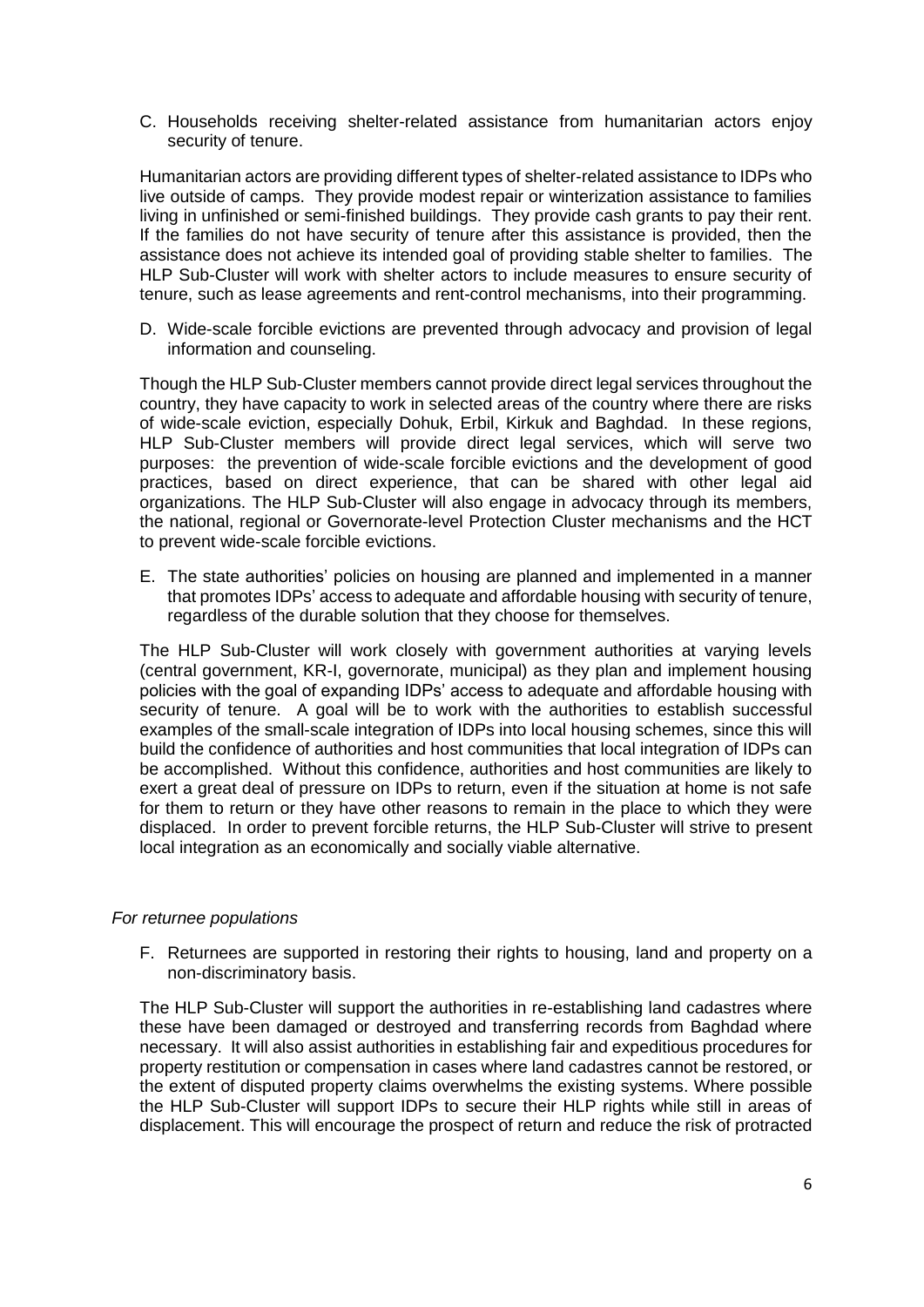IDP displacement, while facilitating more rapid, effective and lower cost mass HLP restitution in the future.

The HLP Sub-Cluster will also build the capacity of legal-aid providers working in areas of return to improve the quality of legal services related to HLP through a variety of capacitybuilding activities: conducting legal research (on HLP-related barriers to return), providing guidance notes on specific topics (e.g., property restitution and compensation), developing resources (e.g., on alternative means to prove ownership), preparing mass information materials (e.g. HLP-related factsheets), and providing training and coaching (e.g. on HLP, dispute resolution, and displaced women's HLP rights).

Women face additional difficulties in re-establishing property claims. Their property may be in the name of a deceased or missing male family member, and without documentary proof of the relationship and the male kin's death or disappearance, they may not be able to claim the property. The HLP Sub-Cluster will give particular attention to documenting the challenges faced by women in exercising their HLP rights, and developing guidance for women on how to claim their property. It will conduct outreach to women's NGOs – which may not be traditional providers of legal aid, but which can disseminate information more easily to women.

The HLP Sub-Cluster will document situations in which certain groups of returnees (or potential returnees) are blocked from restoring their HLP rights on a discriminatory basis or on political grounds.<sup>12</sup> In such cases, the Sub-Cluster will conduct advocacy through its established channels for fair and equal treatment of all returnees, regardless of ethnicity or religion. It will also try to provide direct legal aid to these populations, pending availability of humanitarian access and resources.

G. Government authorities are supported in developing a policy framework and action plan regarding property restitution and compensation.

The government has not yet embarked on any clear plan to deliver compensation to families whose property was damaged or destroyed in the current conflict, or to restore property unlawfully sold or occupied by others. Many families will be unable to re-build their homes without assistance, or return to their habitual residence. While any large-scale programming for property restitution or compensation will fall under the purview of development actors, the HLP Sub-Cluster, given its members close links with IDP and returnee communities, will consult with affected communities regarding their expectations, needs and proposals about property restitution and compensation. This will form the basis of advocacy with the authorities on developing their policy framework and action plan on property restitution and compensation.

### **VIII. Coordination**

 $\overline{a}$ 

The HLP Sub-Cluster will work with a variety of different groups and networks so that information regarding HLP is gathered and disseminated efficiently among actors working with IDPs, refugees and returnees. The Sub-Cluster will prioritize the following linkages:

 Inter-Cluster Coordination Group (ICCG). The ICCG leads inter-cluster coordination, which is a cooperative effort among sectors/clusters to assure coherence in achieving common objectives, avoiding duplication and ensuring

<sup>&</sup>lt;sup>12</sup> See Art. 140 of the Iraq Constitution, read together with Art. 58 of the Iraq Transitional Administrative Law.